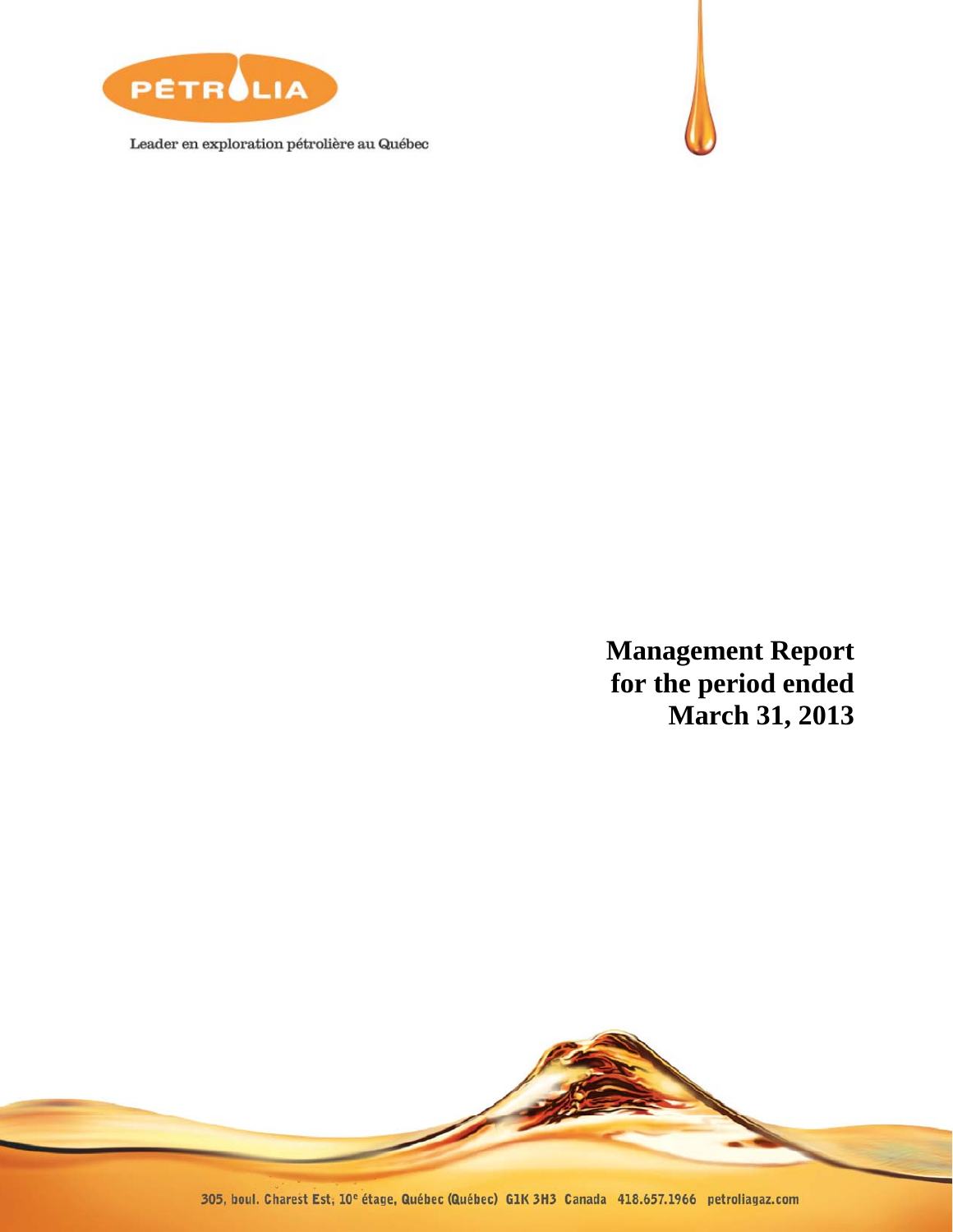## **INTERIM MANAGEMENT REPORT FOR THE SECOND QUARTER ENDED MARCH 31, 2013**

This interim management report has been approved by the Board of Directors. It is an addition and supplement to the quarterly financial statements and should be read in conjunction with them and the audited financial statements for the fiscal year ended September 30, 2012.

This report presents the view of Management on current Company activities and is accompanied by the financial results as at March 31, 2013. It may also cite significant events that occurred after March 31, 2013 and provides an overview of activities planned for the coming months.

The reporting currency is the Canadian dollar (CAD) and all amounts presented in this report are in Canadian dollars.

## **1. DATE**

The effective date of this management report for the period ended March 31, 2013 is May 15, 2013.

## **2. INCORPORATION AND MISSION**

Incorporated under Part 1A of the Quebec Companies Act and governed by the provisions of the Quebec Business Corporations Act, Pétrolia is an oil and gas exploration company. It has been listed on the TSX Venture Exchange since February 16, 2005, under the symbol PEA.

The Company's oil and gas properties are at the exploration stage, and the Company's long-term profitability is tied in part to the cost and success of the exploration programs and subsequent development. The Company has not yet established whether its properties contain economically feasible reserves.

The Company's primary activities are the exploration and development of its oil and gas properties. In order to achieve its objectives, the Company has to form partnerships with other industry stakeholders.

## **3. FORWARD-LOOKING STATEMENTS**

Some of the statements made in this report may constitute forward-looking statements. Such statements relate to future events or future economic results anticipated by Pétrolia and are therefore subject to known and unknown risks, uncertainties and other factors which may cause actual results, levels of activity and achievements to differ materially from those expressed or implied by such statements. Accordingly, a decision to invest in Pétrolia's shares should at no time be based on these forward-looking statements. Pétrolia disclaims any intention or obligation to update these forward-looking statements.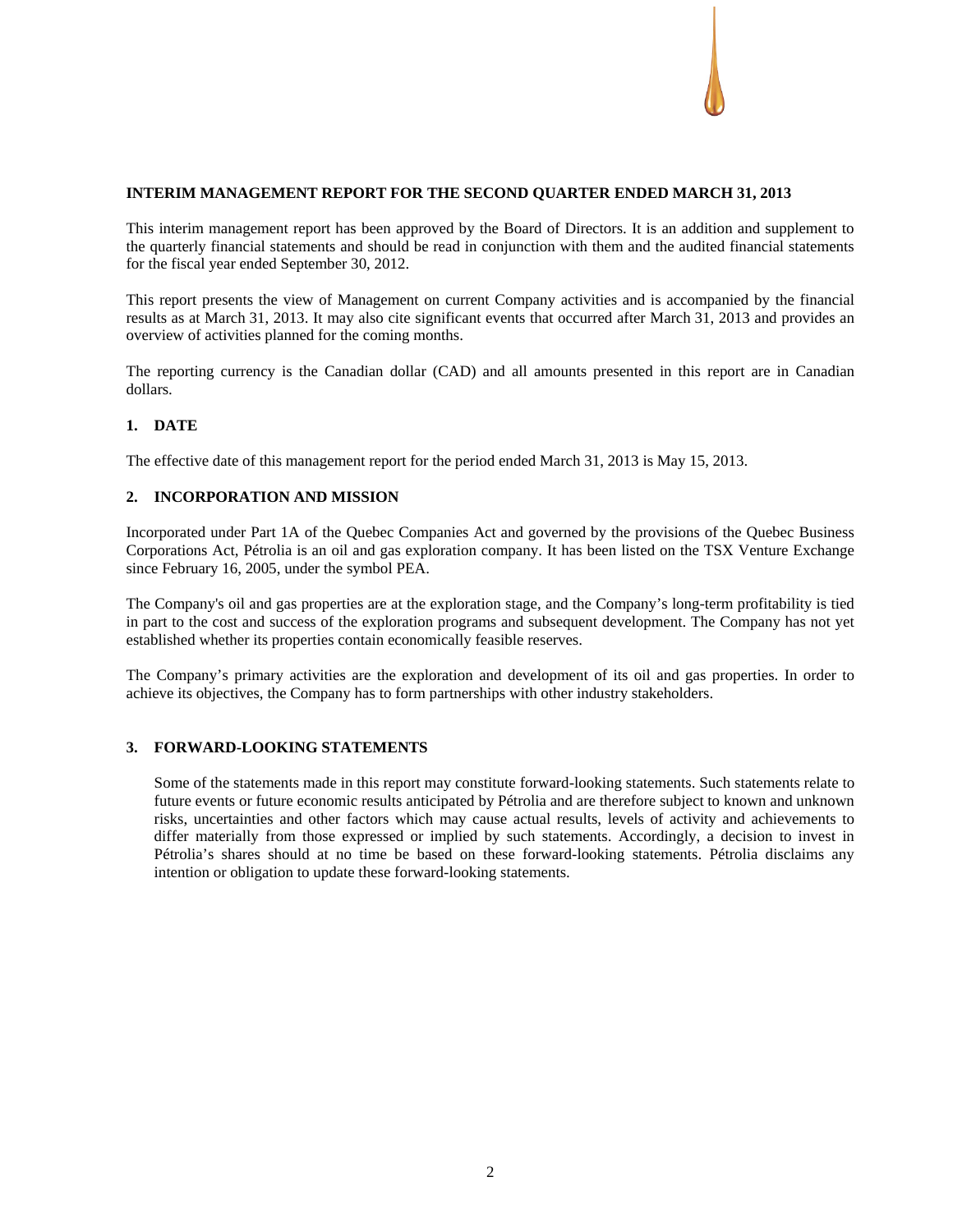## **4. HIGHLIGHTS OF THE SECOND QUARTER ENDED MARCH 31, 2013**

- Announcement of the initial results of the geochemical, mineralogical and permeability/porosity analyses of three stratigraphic coreholes taken on Anticosti Island in 2012. The results of the geochemical analyses are better than those previously used in resource calculations and lead to a revision of the estimates produced (press release dated January 14, 2013);
- Completion of drilling at the Bourque 1 and Bourque 2 wells. The drill-stem tests indicated the presence of reservoirs containing oil, condensate and natural gas (press release dated January 30, 2013);
- Volume of wet natural gas initially in place at the Bourque project estimated at over 1 Tcf by Sproule Associates (press release dated April 10, 2013);
- Continuation of the temporary suspension of drilling at the Haldimand 4 well following Gaspé's adoption of a municipal bylaw (see section 8.1);
- Disclosure of a toxicological evaluation of the products to be used in the drilling fluids at the Haldimand 4 well prepared by a toxicologist from the department of environmental and occupational health at the Université de Montréal. The toxicologist's report indicated that none of the products present toxicity issues (press release dated February 26, 2013).

## **5. STRATEGY AND OUTLOOK**

The Company's objective is to discover marketable oil resources and put them into production as quickly as possible, with the goal of becoming profitable. In the pursuit of this mission, the Company never loses sight of the importance of the safety of individuals, environmental protection and community relations. Pétrolia achieves this objective by holding rights over promising licences and signing agreements with partners with the necessary technical and financial expertise. The Company installs wells according to scientific and technical principles, relying on best industry practices for its drilling activities. It also pays particular attention to community relations and the local socio-economic context in which it operates.

## **6. LICENCES AND PARTNERSHIPS**

Pétrolia holds licences for and interests in an area of over  $14,000 \text{ km}^2$ , i.e. close to 20% of the overall Quebec territory currently under lease.

The following map shows the areas in which Pétrolia hold interests, as well as those covered by the partnership agreements.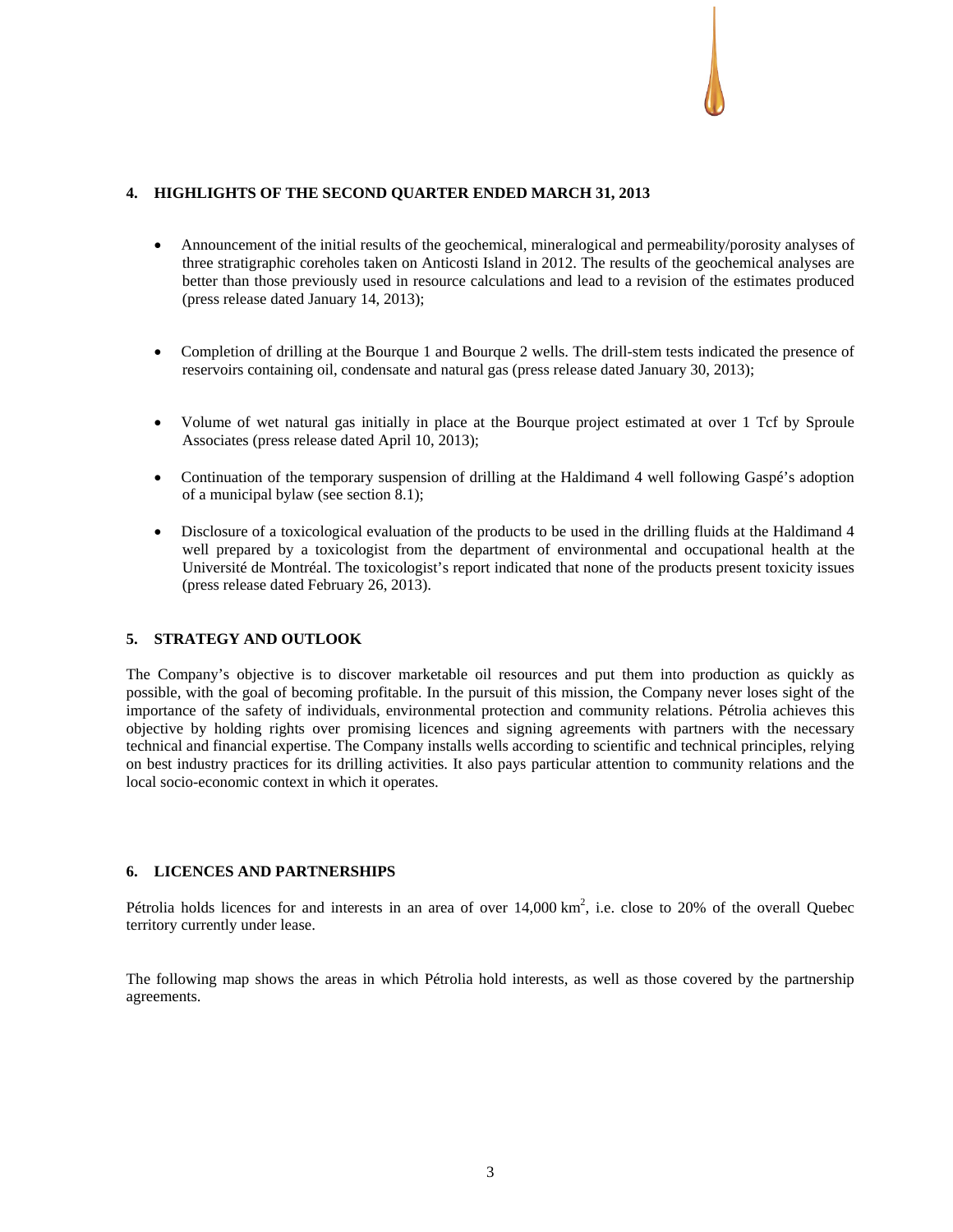

Pétrolia prides itself on being a responsible Quebec oil and gas company whose goal is to produce oil to meet a significant portion of Quebec's energy needs.

## **7. PROPERTIES AND WORKS**

## **7.1. Haldimand property**

Discovered in 2006, the Haldimand property is located on the peninsula of the same name on the outskirts of the town of Gaspé. The resources initially in place have been estimated at nearly 70 million barrels by an independent expert (Sproule Associates), which placed the quantity of potentially recoverable oil at 7.7 million barrels.

## **Objectives**

Putting the Haldimand deposit into production is a priority for the Company and may be one of the keys to oil and gas development in the Gaspé. Of all of Pétrolia's projects, Haldimand is the closest to production.

## **Work**

A better understanding of the Haldimand reservoir and its production mechanism has been acquired through lab and field studies and analyses. The reservoir is made up of York River Formation sandstone intersected by a network of natural fractures that allow oil to flow freely. Pétrolia's work indicates that horizontal well bores may be used at Haldimand to intercept as many natural fractures as possible without having to resort to fracturing.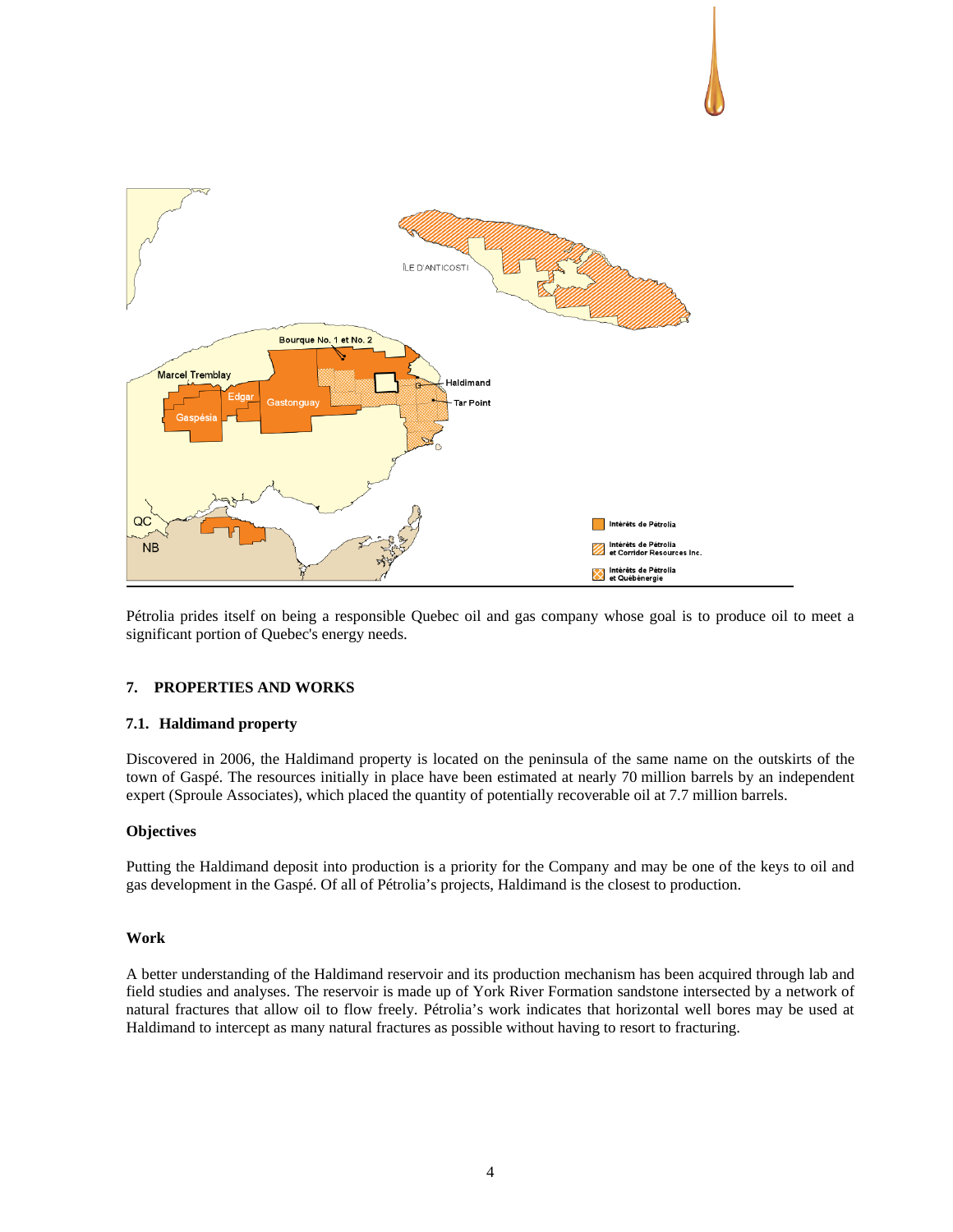

Preparatory work for drilling at Haldimand 4 was completed in fall 2012. Drilling at Haldimand 4 was temporarily suspended following the adoption of a municipal bylaw in Gaspé.

At the start of the third quarter, on the basis of the legal opinion it obtained, Pétrolia filed a motion for declaratory judgment with the Superior Court. Pétrolia resorted to court action to resolve the dispute after the waiting period, when no alternative solution for protecting Pétrolia's rights was identified.

Pétrolia has launched a website dedicated to the Haldimand project, allowing visitors to obtain information about the project and monitor its development: haldimand.petroliagaz.com.

## **Environmental studies and work**

The Company is developing a scientific and environmental monitoring information acquisition program.

Pétrolia is working with scientists at Quebec universities. Professor René Lefebvre and his team at the INRS-ETE have developed a program to acquire specific knowledge about the effect of the work on the physical environment. Launched in November 2011, the program will run for five years. Results of this work will be made public on a regular basis. Additional information will be available on Pétrolia's website.

Pétrolia is very proud of the innovative and promising relationship it has developed with Quebec's universities from the earliest stages of its activities, as well as the universities' involvement with industry stakeholders.

## **7.2. Bourque property**

The Bourque property is located 30 km east of the town of Murdochville and is important to Pétrolia. In April 2013, following an analysis of the results of the 2012 drilling campaign by the independent firm Sproule, the volume of wet natural gas initially in place in four prospective zones located in the same geological formation was estimated at over one trillion cubic feet (1 Tcf). The potential of this discovery increases the interest in Pétrolia's other licences in the Gaspé, where similar geological conditions exist.

A work program based on Sproule's recommendations is currently being developed. The purpose of this work will be to identify the production characteristics of the Forillon Formation and to confirm reserves.

## **Objectives**

During drilling of the Bourque 1 and Bourque 2 wells, reservoir zones were identified and Pétrolia decided to make evaluation of this potential one of its objective. In April 2013, confirmation of the commercial potential for natural gas, condensate and oil in the naturally fractured zone made it possible to identify a new exploration target for this project.

In this region, hydrocarbon production would promote substantial economic development associated with raw material processing and the influx of other industries to the region.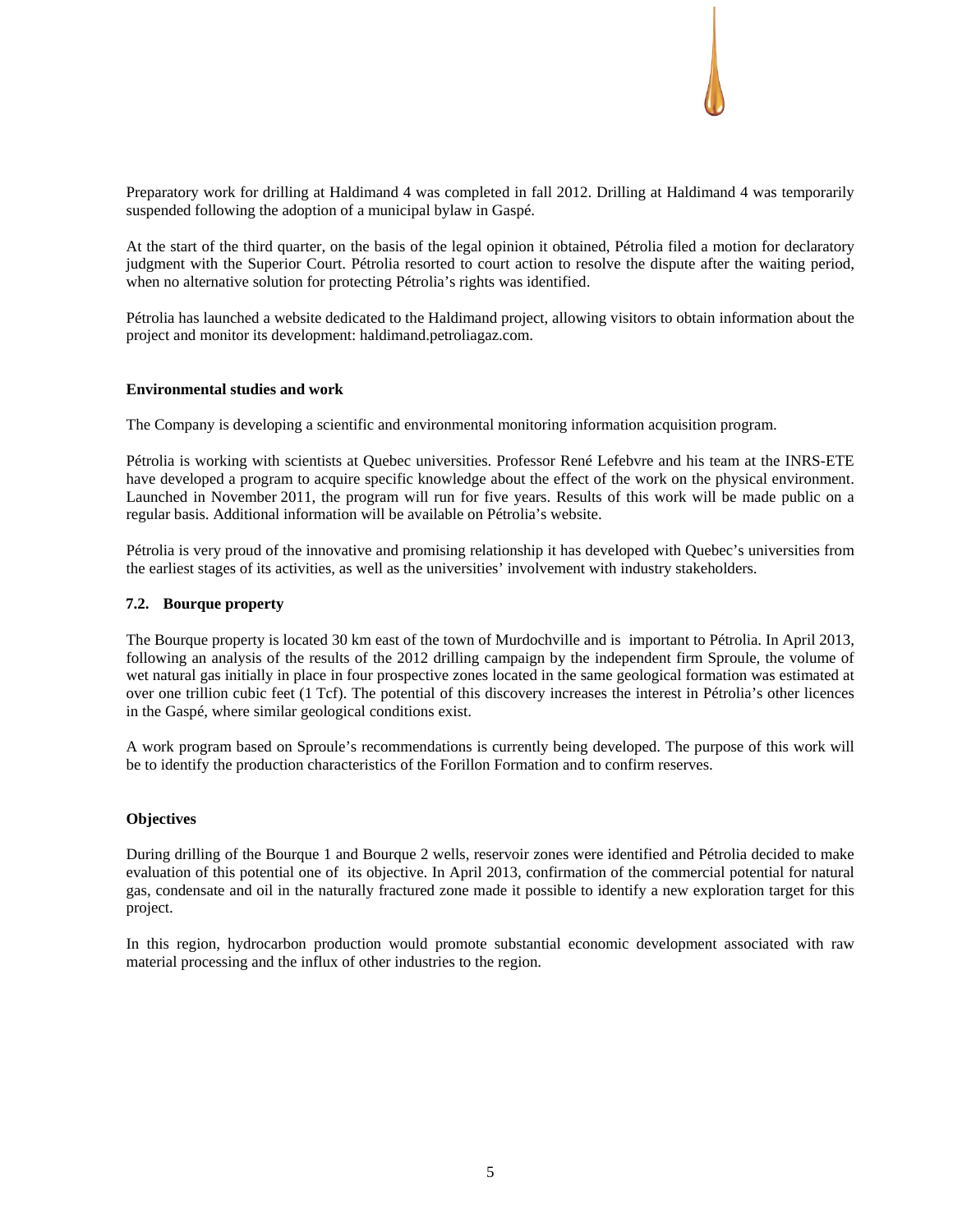## **Drilling work**

In the last quarter, the Company completed drilling at Bourque 1 and Bourque 2. During drilling operations, eight drill-stem tests were taken at various intervals. Numerous shows of hydrocarbons (natural gas, condensates and light petroleum) were registered during the drilling and testing (press release dated October 31, 2012).

A work program based on Sproule's recommendations is currently being developed. The purpose of this work will be to identify the production characteristics of the Forillon Formation and to confirm reserves.

On April 10, 2013, Pétrolia released the results of the resource evaluation carried out by Sproule Associates Limited (Sproule) (press release dated April 10, 2013). According to the evaluation, the volume of natural gas initially in place in four "prospects" located on the Bourque property is estimated at over 1 Tcf (one trillion cubic feet). Sproule's estimate did not cover the area between the Bourque 1 and Bourque 2 wells (press release dated April 10, 2013).

The four prospects are located in the Forillon Formation and are conventional low permeability carbonate reservoirs (tight gas carbonate reservoirs). The results for each of the prospects are provided in the table below.

# **Bourque project (1,2) Gross unrisked undiscovered gas initially in place Estimated by Sproule International Limited as at March 31, 2013**

| <b>Prospect</b>        | <b>Formation</b> | <b>Gas</b> (Bcf) <sup>(2,3)</sup> |       |               |            |  |  |
|------------------------|------------------|-----------------------------------|-------|---------------|------------|--|--|
|                        |                  | Best $(5)$<br>Low $^{(4)}$        |       | High $^{(6)}$ | Mean $(7)$ |  |  |
|                        |                  | (P90)                             | (P50) | (P10)         |            |  |  |
| <b>Bourque North</b>   | Forillon         | 125                               | 367   | 1,099         | 524        |  |  |
| <b>Bourque Central</b> | Forillon         | 33                                | 118   | 433           | 194        |  |  |
| Bourque South          | Forillon         | 63                                | 165   | 452           | 221        |  |  |
| Bourque 2 Area         | Forillon         | 26                                | 75    | 207           | 102        |  |  |
| Total $^{(8)}$         |                  |                                   |       |               | 1,041      |  |  |

1. Undiscovered hydrocarbons initially in place (equivalent to undiscovered resource) is the quantity of hydrocarbons estimated, at a given date, to be contained in an accumulation that remains to be discovered. The recoverable portion of hydrocarbons initially in place and not discovered is described as "prospective resource" and the rest as unrecoverable. Only volumes in place are presented here, since no development project aiming at recovering undiscovered hydrocarbons has been defined. **There is no certainty that any portion of the undiscovered resources, irrespective of risk, will be discovered and, if discovered, there is no certainty that they will be developed and, if developed, there is no certainty as to when such development will or will not take place and whether this development will be commercially viable for any portion of these resources.**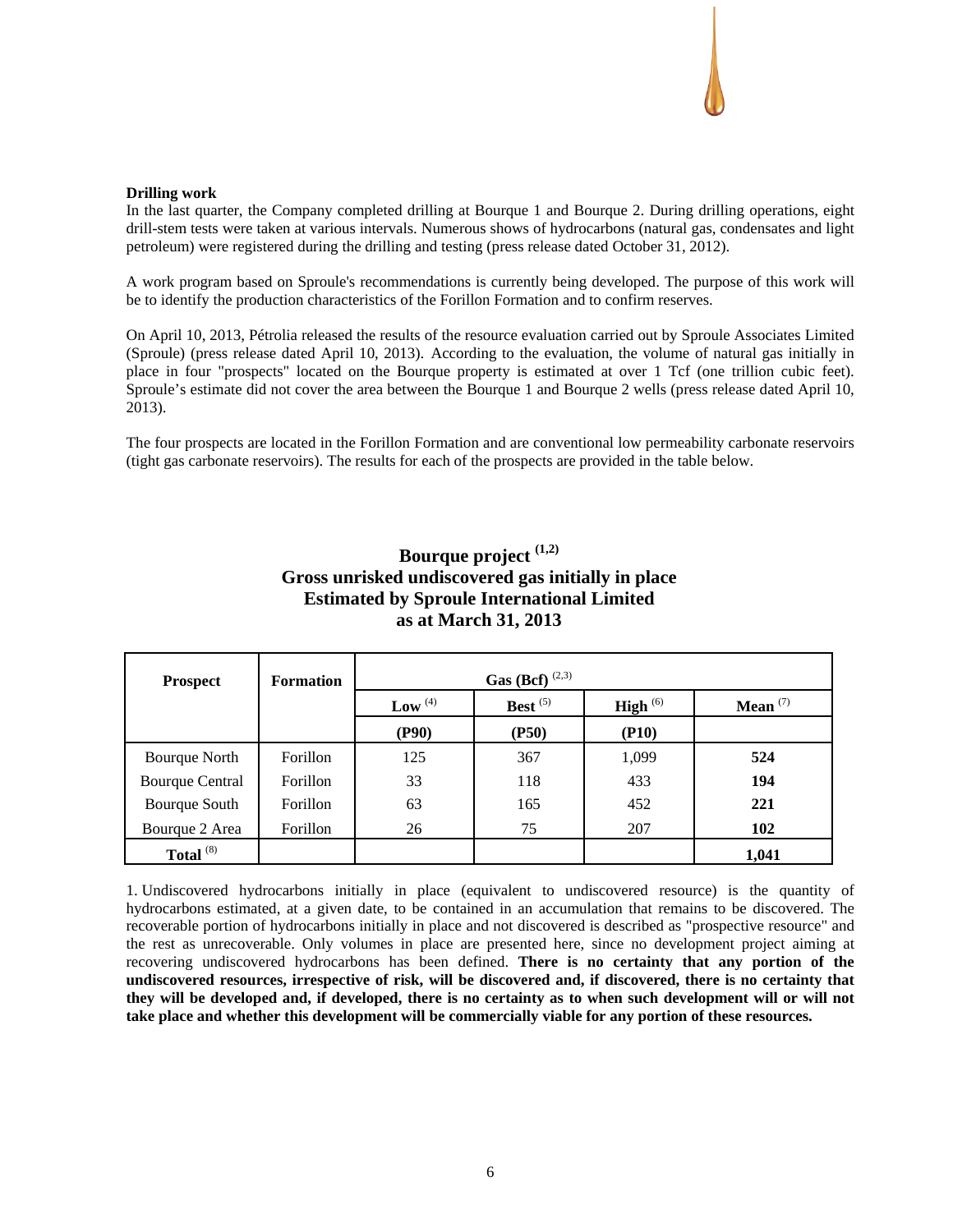

2. The estimated volume of undiscovered unrisked hydrocarbons is a raw estimate (100% of the whole project); no adjustment has been made to take into account the shares of interests over the territory covered by the estimate and before deduction of any royalty. **Pétrolia holds a 99% interest and the portion pertaining to it must be reduced accordingly.** 

3. Bcf means billion cubic feet.

4. The low estimate is considered a conservative estimate of the quantity actually in place. If probabilistic methods are used, there should be at least a 90 percent probability (P90) that the quantities actually in place will equal or exceed the low estimate.

5. The best estimate is considered the best estimate of the quantity actually in place. If probabilistic methods are used, it is equally likely that the quantity actually in place will be greater or less than the best estimate and there should be at least a 50% probability (P50) that the quantities actually in place will equal or exceed the best estimate.

6. The high estimate is considered an optimistic estimate of the quantity actually in place. If probabilistic methods are used, there should be at least a 10 percent probability (P10) that the quantities actually in place will equal or exceed the low estimate.

7. Statistical aggregation is the process of probabilistically aggregating distributions that represent estimates of resource quantities at a reservoir, prospect or portfolio level. Arithmetic summation and statistical aggregation of the means are methods that yield similar results. From a statistical standpoint, arithmetic summation of low, best and high estimates is not appropriate. Both the arithmetic and statistical summation of the unrisked prospects may be misleading, because they assume success for each of the prospect entities. The chances of this occurring are extremely unlikely. Actual recovery will likely be less and may be significantly less, or even zero.

8. Volumes may not balance due to rounding.

Pétrolia has launched a website dedicated to the Bourque project, allowing visitors to obtain information about the project and monitor its development: bourque.petroliagaz.com.

## **7.3. Anticosti property**

## **Hydrocarbon source rock: a primary exploration target**

In 2010, source rock oil and gas made international headlines due to their significant production potential.

On June 29, 2011, Pétrolia revealed its estimate of oil and gas resources in place in the Macasty shale. Produced by Sproule Associates Limited of Calgary, the best estimate of the total volume of oil initially in place was set at30.9 billion barrels.

## **Work**

In 2012, the partners completed a campaign involving three exploration coreholes to further evaluate the source rock potential of the Macasty Formation on Anticosti Island. Three cores were taken, all from the western part of the island. Initial results indicate higher values than those previously obtained, which will therefore lead to a revision of the estimated resources in place.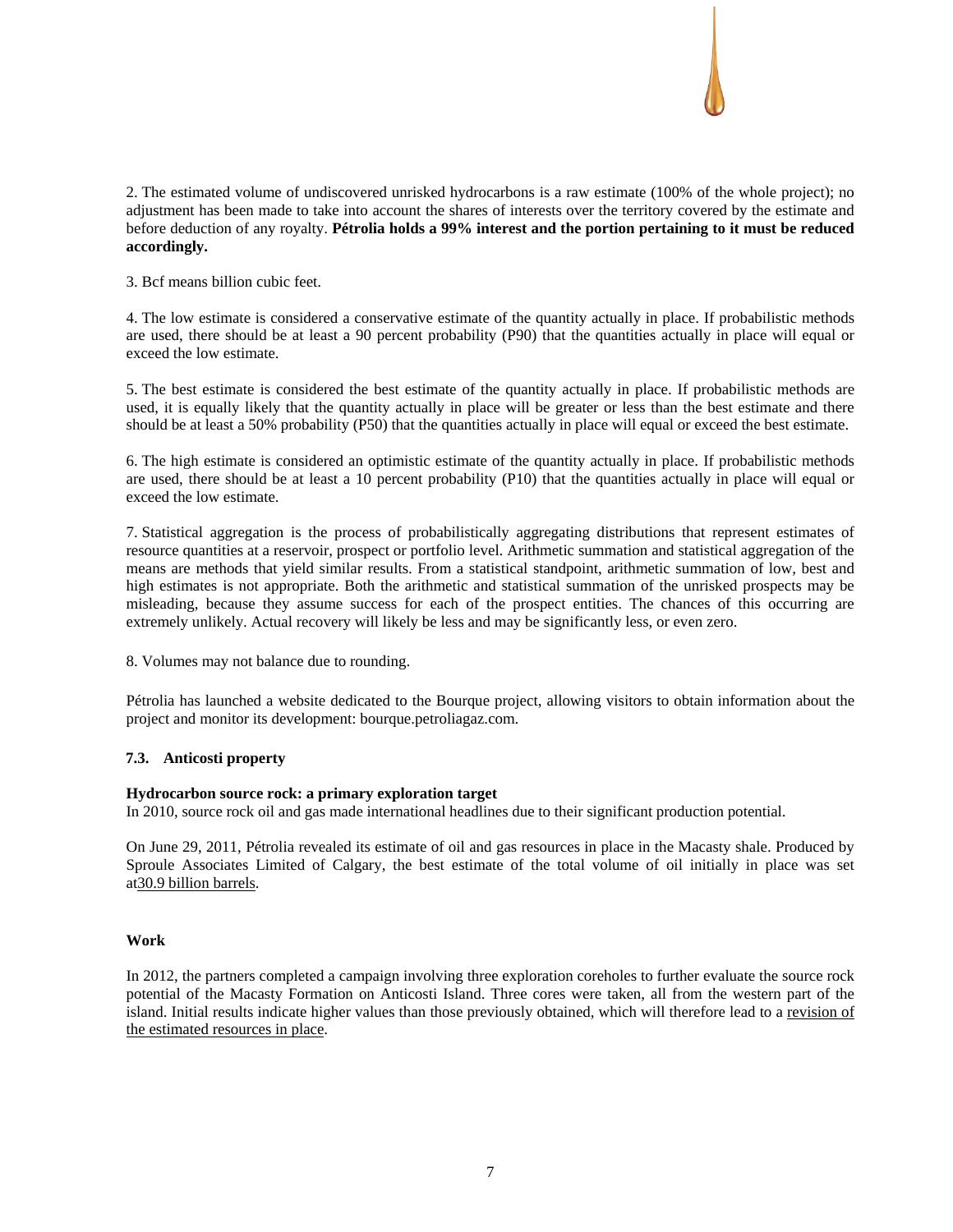The results of the analyses of the cores from the Macasty shale on Anticosti Island indicate higher values than those used previously to calculate the resources for this area of the island. The estimates will therefore be revised (press release dated January 14, 2013).

The results of the three cores indicate remarkable average values for total organic carbon (TOC) of 4% for the entire thickness of the Macasty shale. The data regarding amount of hydrocarbons present in the rock (S1) indicate very strong potential for hydrocarbon production in the Macasty Formation, with average values of 4.48 mg/g at Princeton Lake, 3.20 mg/g at Highcliff and 2.21 mg/g at Oil River. The results of the analyses performed by the Weatherford and TerraTek labs are provided in the table below.

|                                    |                 | <b>Anticosti</b>    |                     | U.S. - Ohio         |                  |
|------------------------------------|-----------------|---------------------|---------------------|---------------------|------------------|
| Corehole                           | Chaloupe        | Princeton Lake      | Highcliff           | Oil River           | Production wells |
| Drilling year                      | 2010            | 2012                | 2012                | 2012                |                  |
|                                    |                 |                     |                     |                     |                  |
| <b>Properties analyzed</b>         |                 |                     |                     |                     |                  |
| Macasty thickness                  | 40 <sub>m</sub> | 91.5 m              | 57 <sub>m</sub>     | 28 <sub>m</sub>     | 40 <sub>m</sub>  |
| Average $TOC1$                     | 4.34%           | 4.02%               | 3.99%               | 4.00%               | Between 2 and 4% |
|                                    |                 |                     |                     |                     |                  |
| (including best $10 \text{ m}^2$ ) |                 | 5.90%               | 5.50%               |                     |                  |
| interval)                          |                 |                     |                     |                     |                  |
| Average $S_1^3$                    | $3.08$ mg/g     | $3.48 \text{ mg/g}$ | $3.20$ mg/g         | $2.21 \text{ mg/g}$ | $>2$ mg/g        |
|                                    |                 |                     |                     |                     |                  |
| (including best $10 \text{ m}^2$ ) |                 |                     | $4.59 \text{ mg/g}$ |                     |                  |
| interval)                          |                 | $5.71 \text{ mg/g}$ |                     |                     |                  |

1. TOC stands for total organic carbon.

2. The 10-m interval is a part of the Macasty Formation where the TOC and S1 values are the highest. The value presented in the table is an average.

3. S1 is the amount of hydrocarbon present in the rock.

Since the geochemical results were obtained, permeability/porosity and mineralogy analyses have been performed. The permeability results showed that the average permeability value for each corehole is higher than 0.0001 mD. As for porosity, the average value varies from 4 to 6.4%. Lastly, the Macasty Formation is primarily made up of nearly 50% carbonates, 20% silica-feldspar and 30% clays.

Pétrolia pursued its work program to analyze samples of drill cuttings and cores available from the Ministère des Ressources naturelles core sample library to enhance its knowledge of Macasty's total organic content (TOC) and thermal maturity (Ro). These data will make it possible to more accurately determine where the greatest oil potential is on the Island and identify the best locations for upcoming drilling.

## **Environmental research**

The Company is also developing a scientific and environmental monitoring information acquisition program. In keeping with its desire to respect the environment and invest in research, Pétrolia has ordered hydrogeological work and is participating in a research chair on white-tailed deer.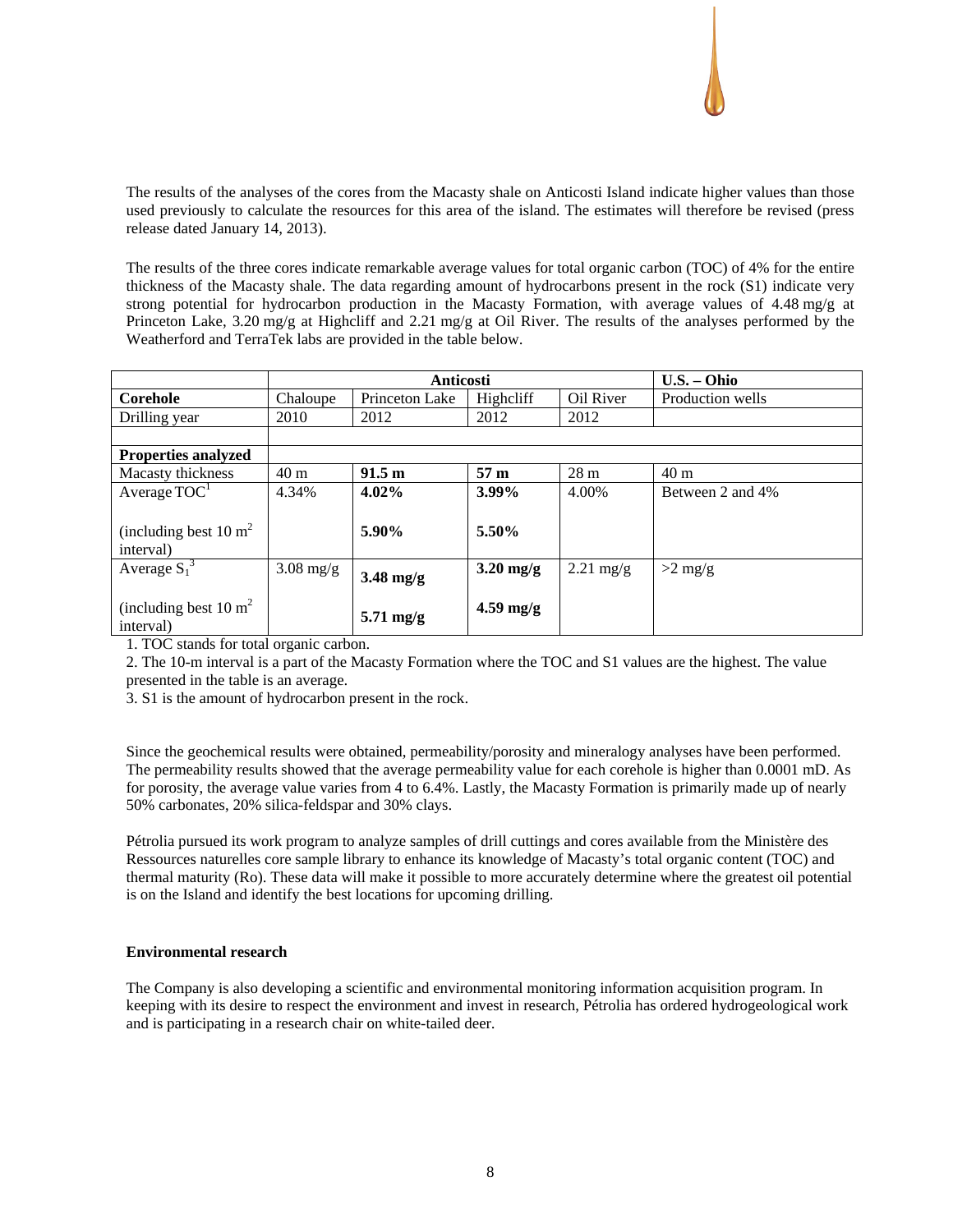## **8. Operating results and cash position**

For the second quarter, the Company's income consisted of interest income from cash of \$30,294, compared with \$39,555 for the same period of 2012, project management income of \$24,687, and rental income of \$3,072, compared with \$5,902 and \$2,994 respectively in the same quarter of 2012.

During the quarter, the Company issued 400,000 shares for a consideration of \$240,000. These 400,000 shares were issued during the exercising of share options.

As at March 31, 2013, the Company had cash and cash equivalents of \$1,432 057, a decrease of \$8,810,205 since September 30, 2012. The Company spent \$13,671,449 on exploration and evaluation assets and \$2,396 677 on its operating activities.

As at March 31, 2013, working capital stood at \$6,786,196. Management does not believe it will have sufficient cash to meet its obligations and projected expenses until September 30, 2013. However, the Company is in the process of finalizing a loan guaranteed by is reimbursable tax credits to enable it to meet its short-term obligations. Any shortfall may be met in a number of ways in the future, including but not limited to the issuance of new debt or equity instruments, additional cost-cutting measures and/or the introduction of new partners.

Analysis of operating and administrative expenses

Operating and administrative expenses dropped by \$74,957 in the second quarter, mainly due to the cost of nonrecurring activities undertaken in the second quarter of 2012.

The main differences in the operating and administrative expenses are:

- Share-based payments: 150,000 options valued at \$128,700 were granted in March 2013, compared with 75,000 options in February 2012 for a value of \$36,968.
- Salaries and benefits: Administrative expense-related payroll increased slightly. Administrative staff was hired to respond to the needs of the community and government authorities.
- Promotion and entertainment: Advertising and promotional expenses increased from the second quarter of 2012, mainly due to social acceptability activities.
- Professional fees: The professional fees expense decreased considerably, due to non-recurring fees for settlement of legal disputes, financing, hiring and recruiting staff.
- Depreciation of property, plant and equipment: The increase in the depreciation expense is mainly due to the depreciation of five reservoirs and of leasehold improvements to the new office space.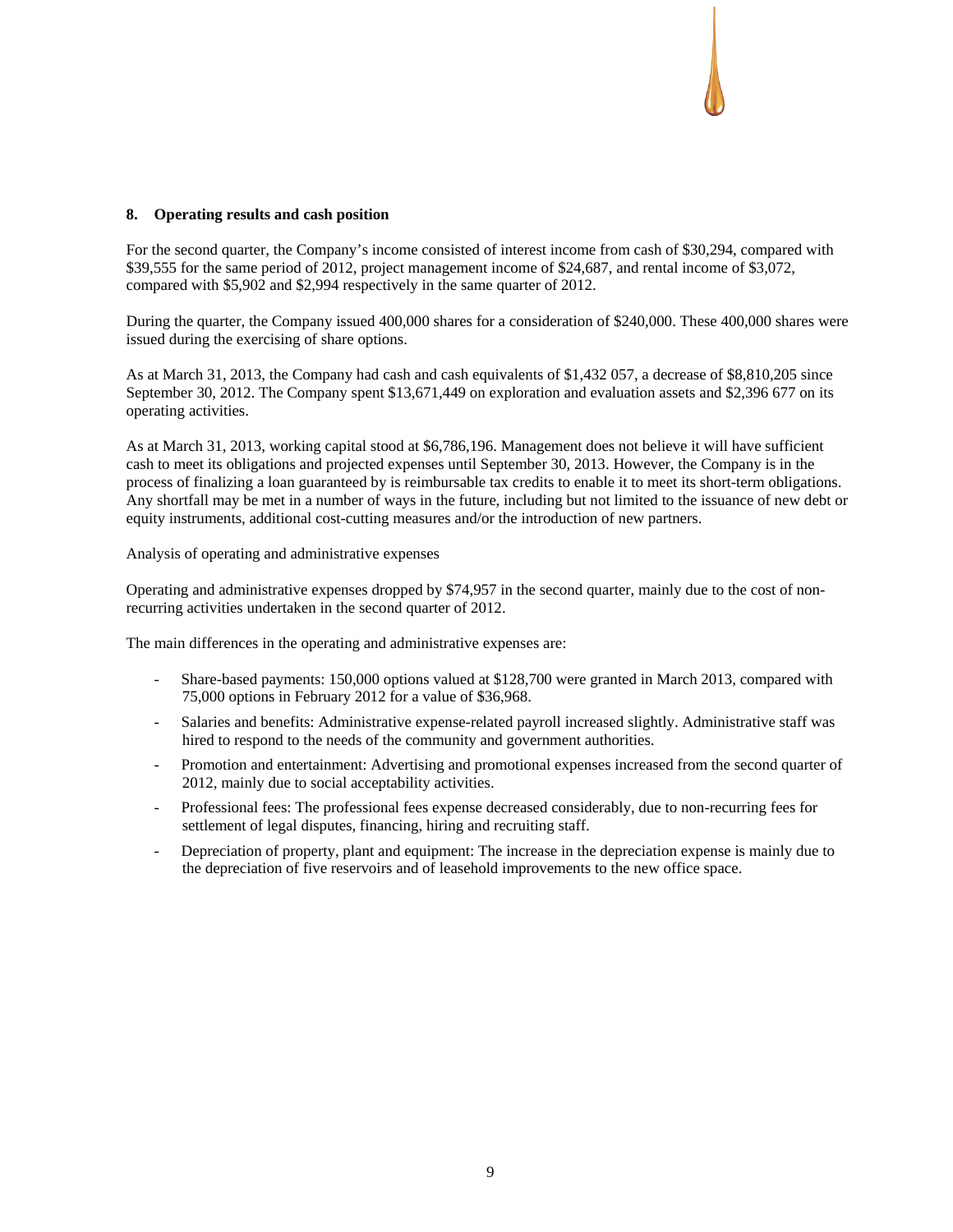## **Summary of quarterly results**

The information for the summary of quarterly results is based on International Financial Reporting Standards (IFRS).

|                        | 2013         |                 | 2012             |            |              |                 |                  |           |
|------------------------|--------------|-----------------|------------------|------------|--------------|-----------------|------------------|-----------|
|                        | <b>March</b> | <b>December</b> | <b>September</b> | June       | <b>March</b> | <b>December</b> | <b>September</b> | June      |
|                        | \$           | \$              | \$               | \$         | \$           | \$              | \$               | \$        |
| Income                 | 27,759       | 41,127          | 93,806           | 50,430     | 48,451       | 78,489          | 75,160           | 51,373    |
| Profit or loss         | (538, 863)   | (1,141,104)     | (494, 129)       | (675, 032) | (699, 230)   | (1,150,642)     | (443, 251)       | (672,511) |
| Net earnings per share |              |                 |                  |            |              |                 |                  |           |
| <b>Basic</b>           | (0.008)      | (0.017)         | (0.010)          | (0.012)    | (0.013)      | (0.022)         | (0.010)          | (0.013)   |
| Diluted                | (0.008)      | (0.017)         | (0.010)          | (0.012)    | (0.013)      | (0.022)         | (0.010)          | (0.013)   |

Income essentially consists of interest earned and project revenue for each quarter. Operating and administrative expenses were fairly stable from quarter to quarter. The main changes in quarterly losses or earnings are explained as follows:

| 2011 – May       | Recognition of share-based payment of \$160,750                                                                                                |
|------------------|------------------------------------------------------------------------------------------------------------------------------------------------|
| 2011 – September | Restatement of all share-based payment for the year using the graded vested method; this<br>restatement had a non-monetary impact of \$185,258 |
| 2011 - December  | Recognition of share-based payment of \$558,992                                                                                                |
| 2012 - February  | Recognition of share-based payment of \$80,700                                                                                                 |
| 2012 - December  | Recognition of share-based payment of \$913,906                                                                                                |
| 2013 - March     | Recognition of share-based payment of \$128,700                                                                                                |

#### **Related party transactions**

The Company's related parties include other related parties and key management personnel, as described below.

Unless otherwise indicated, none of the transactions involve special terms or conditions and no guarantees were given or received. Outstanding balances are usually settled in cash.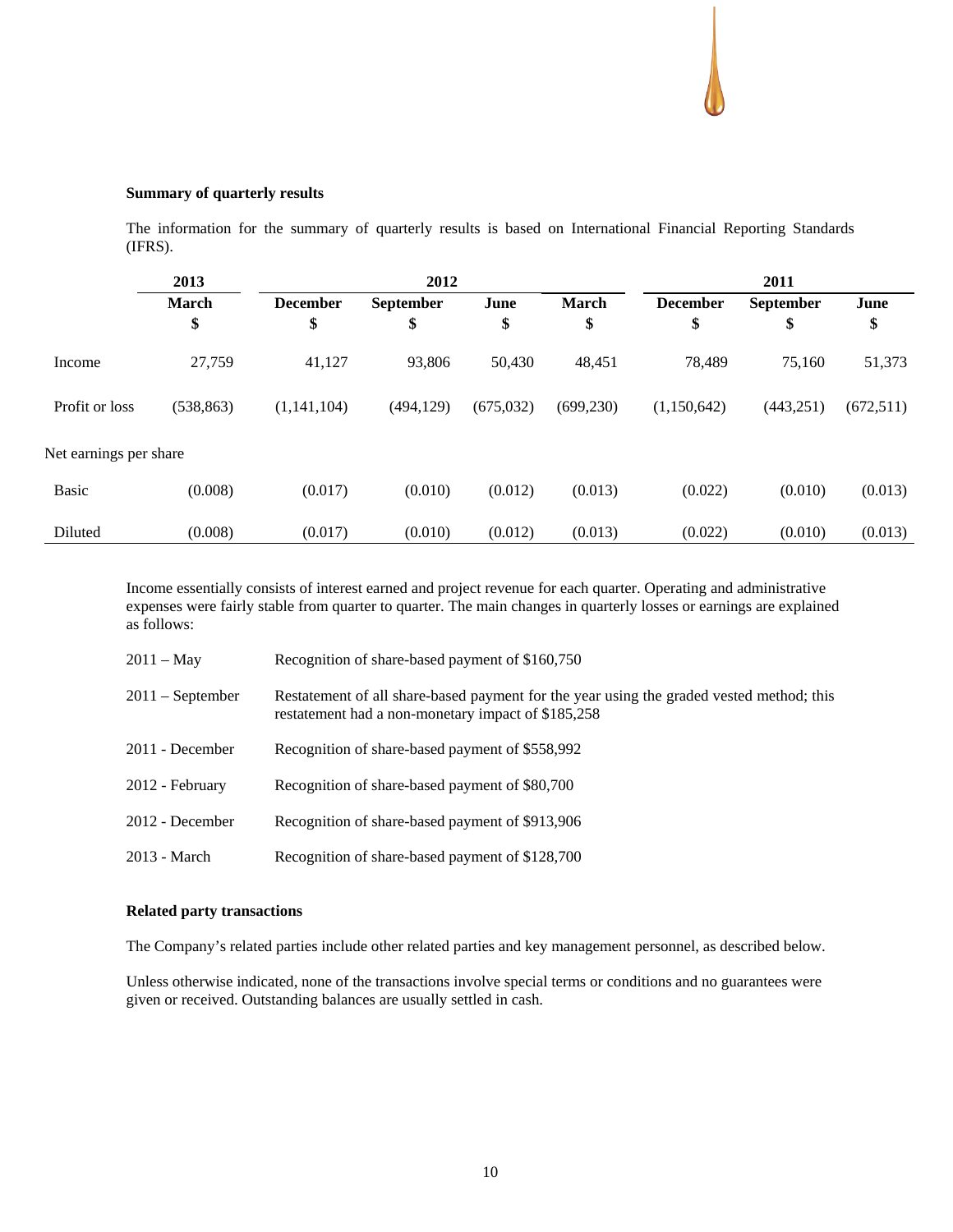## **Transactions with key management personnel**

Key management personnel remuneration includes the following expenses:

|                               | Six-month period<br>ended March 31, |         |
|-------------------------------|-------------------------------------|---------|
|                               | 2013                                | 2012    |
|                               | \$                                  |         |
| Short-term employee benefits: |                                     |         |
| Salaries and benefits         | 393,257                             | 243,337 |
| Attendance fees               | 64,083                              | 62,417  |
| Total short-term benefits     | 457,340                             | 305,754 |
| Share-based payments          | 737,100                             | 410,944 |
| Total remuneration            | 1,194,440                           | 716,698 |

During the 2013 reporting period, key management exercised 460,000 options (60,000 in 2012) granted under the share-based compensation plan. An amount of \$120 000 was granted to two managers within the framework of the program of loan for the exercise of options to buy shares. The loans have a maximal term of 9 months and bearing interest at the Bank of Canada one day rate.

### **Related parties**

Transactions were carried out with two companies whose main officer (holding a minority interest) also serves on Pétrolia's Board:

|                                                                       | Six-month period ended<br>March 31, |       |
|-----------------------------------------------------------------------|-------------------------------------|-------|
|                                                                       | 2013                                | 2012  |
| Statement of financial position:<br>Exploration and evaluation assets | 7.842                               | 2,394 |
| Statement of comprehensive income:<br>Other expenses                  | -                                   | 4,548 |

The balance due from these companies is \$18,199 at March 31, 2013 (March 31, 2012 – \$23,884).

The Company entered into the following transactions with a company whose director also sits on Pétrolia's board:

|                                    | Six-month period<br>ended March 31, |       |
|------------------------------------|-------------------------------------|-------|
|                                    | 2013                                | 2012  |
| Statement of comprehensive income: |                                     |       |
| Salaries and benefits              | 1,069                               | 2,153 |
| Office supplies and transportation | 615                                 | 500   |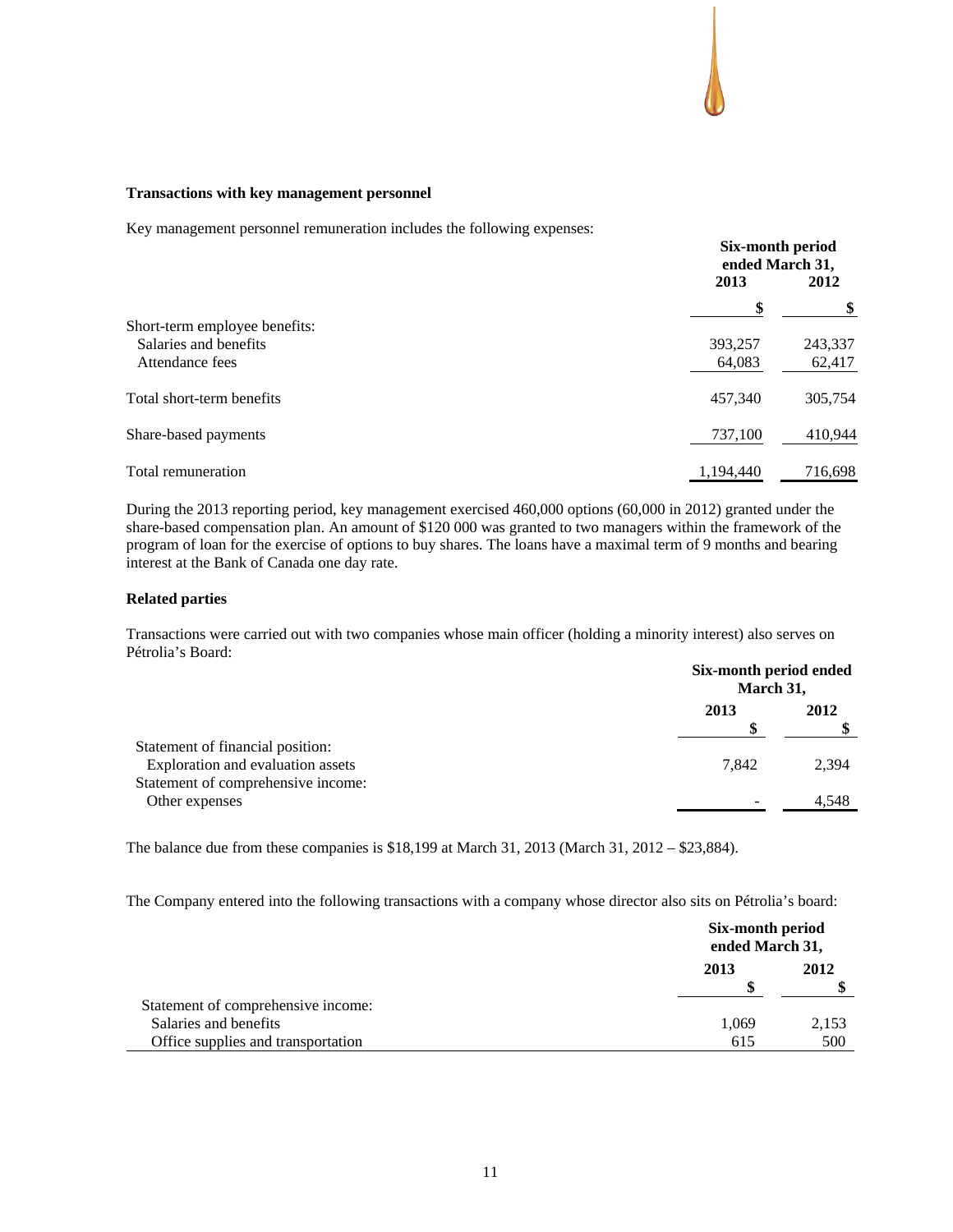

The balance due from this Company is \$12,380 at March 31, 2013 (March 31, 2012 – \$2,228).

The Company entered into the following transactions with a close relative of a member of management, who provided services to the Company:

|                                  | Six-month period ended<br>March 31, |       |
|----------------------------------|-------------------------------------|-------|
|                                  | 2013                                | 2012  |
| Statement of financial position: |                                     |       |
| Property, plant and equipment    | $\overline{\phantom{0}}$            | 8,607 |

The balance owing this supplier is \$0 at March 31, 2013 (March 31, 2012 – \$0).

These transactions took place in the normal course of business and were measured at their exchange value, which is the consideration established and accepted by related parties.

## **Financial instrument disclosure**

#### **Risk management policy**

The Company's financial assets and liabilities expose it to various risks. The following analysis provides an assessment of the risks:

## **Credit risk**

Financial instruments that potentially subject the Company to credit risk consist primarily of cash and cash equivalents and trade and other receivables. The Company's cash and cash equivalents are held with or are issued by first-class financial institutions. The majority of receivables are sums owed by governments, partners and related parties. Therefore, Management considers the risk of non-performance on these instruments to be very minimal.

## **Liquidity risk**

Liquidity risk is the risk that the Company will be unable to meet its financial obligations as they fall due or do so only at excessive cost. The Company finances its growth by issuing shares and selling interests in some of its oil assets. One of Management's main financial objectives is to maintain an optimal level of liquidity by actively managing its exploration activities. All of the Company's financial liabilities have a maturity of less than one year.

#### **Market risk**

Market risk is the risk that the fair value or future cash flows of a financial instrument will fluctuate due to changes in market conditions. There are three types of market risk: interest rate risk, currency risk, and other price risks. The Company is exposed to interest rate risk.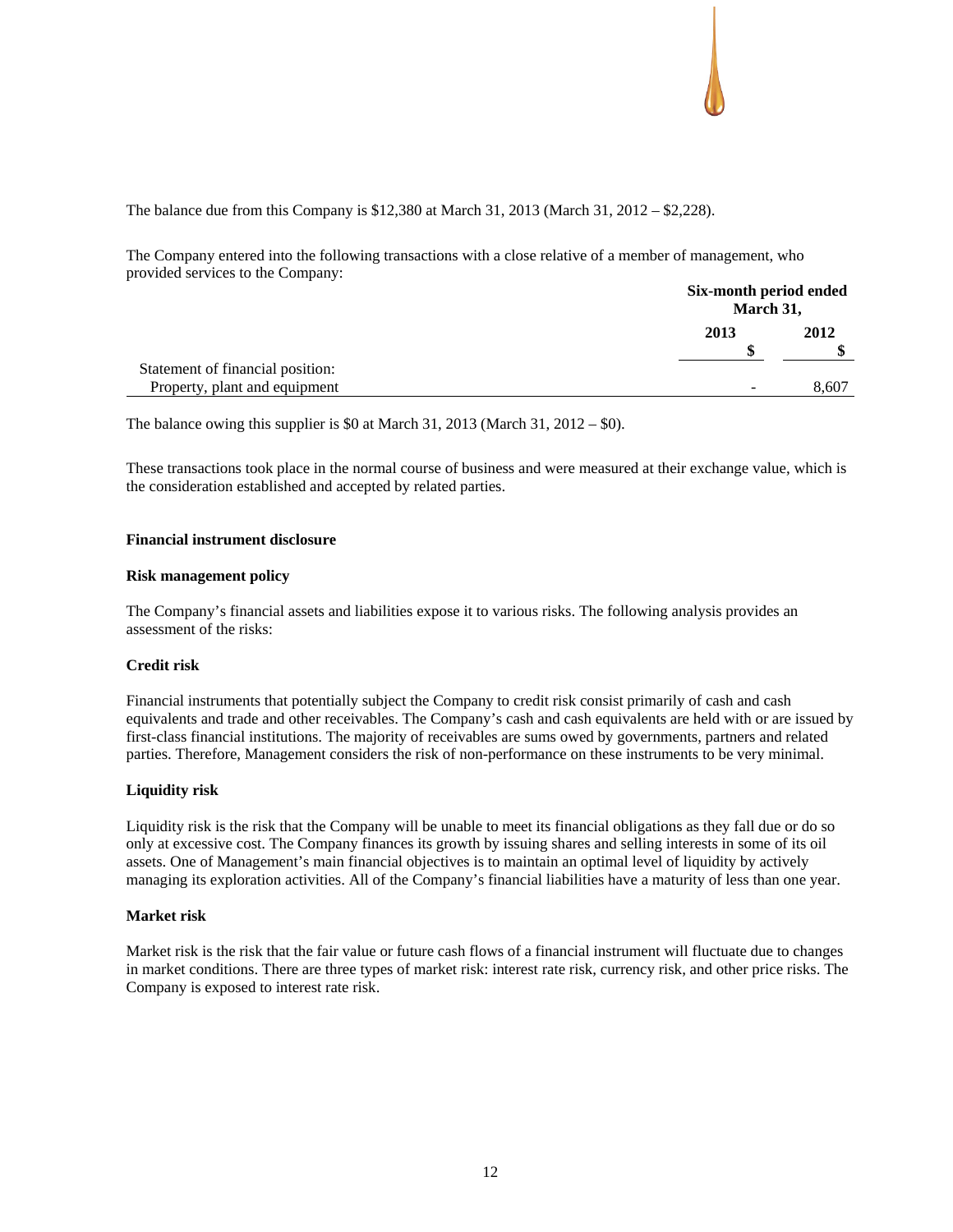a) Interest rate risk

Interest rate risk refers to the impact of interest rate fluctuations on the value of investments.

The Company is exposed to interest rate risk on its fixed-rate financial instruments. For the period ended March 31, 2013, an increase or decrease of 1% in the interest rates in effect at that date, with all other variables remaining equal, would have generated a profit or loss of \$17,958 (2012 – \$28,900).

#### **Fair value**

The fair value of investments is determined as follows:

Guaranteed investment certificates: Given their recent issuance, the fair value corresponds to their cost. Money market fund: Given its short-term maturity, the fair value corresponds to its cost. As regards the loan, the carrying value approximates the fair value due to the variable interest rate on the debt.

#### Fair value hierarchy

Financial instruments recognized at fair value on the statement of financial position are classified using a fair value hierarchy that reflects the significance of the inputs used in making the fair value measurements. The three levels of the fair value hierarchy are:

Level 1– Quoted prices (unadjusted) in active markets for identical assets or liabilities: cash is found at this level.

Level 2 – Inputs other than quoted prices included within level 1 that are observable for the asset or liability, either directly (i.e. as prices) or indirectly (i.e. derived from prices): cash equivalents and investments are found at this level.

Level 3 – Inputs for the asset or liability that are not based on observable market data (unobservable inputs).

Determination of fair value and the resulting hierarchy requires the use of observable market data whenever available. The classification of a financial instrument in the hierarchy is based upon the lowest level of input that is significant to the measurement of fair value.

There was no transfer in the valuation of financial assets between levels 1 and 2 during the period.

#### **Judgments, estimates and assumptions**

For a complete description of the judgments, estimates and assumptions made by Management in the preparation of its annual financial statements for the year ended September 30, 2012, see Note 5 of the Financial Statements.

## **Future changes in accounting policies**

For a complete description of future changes in accounting policies, see Note 3 of the Financial Statements for the year ended September 30, 2012.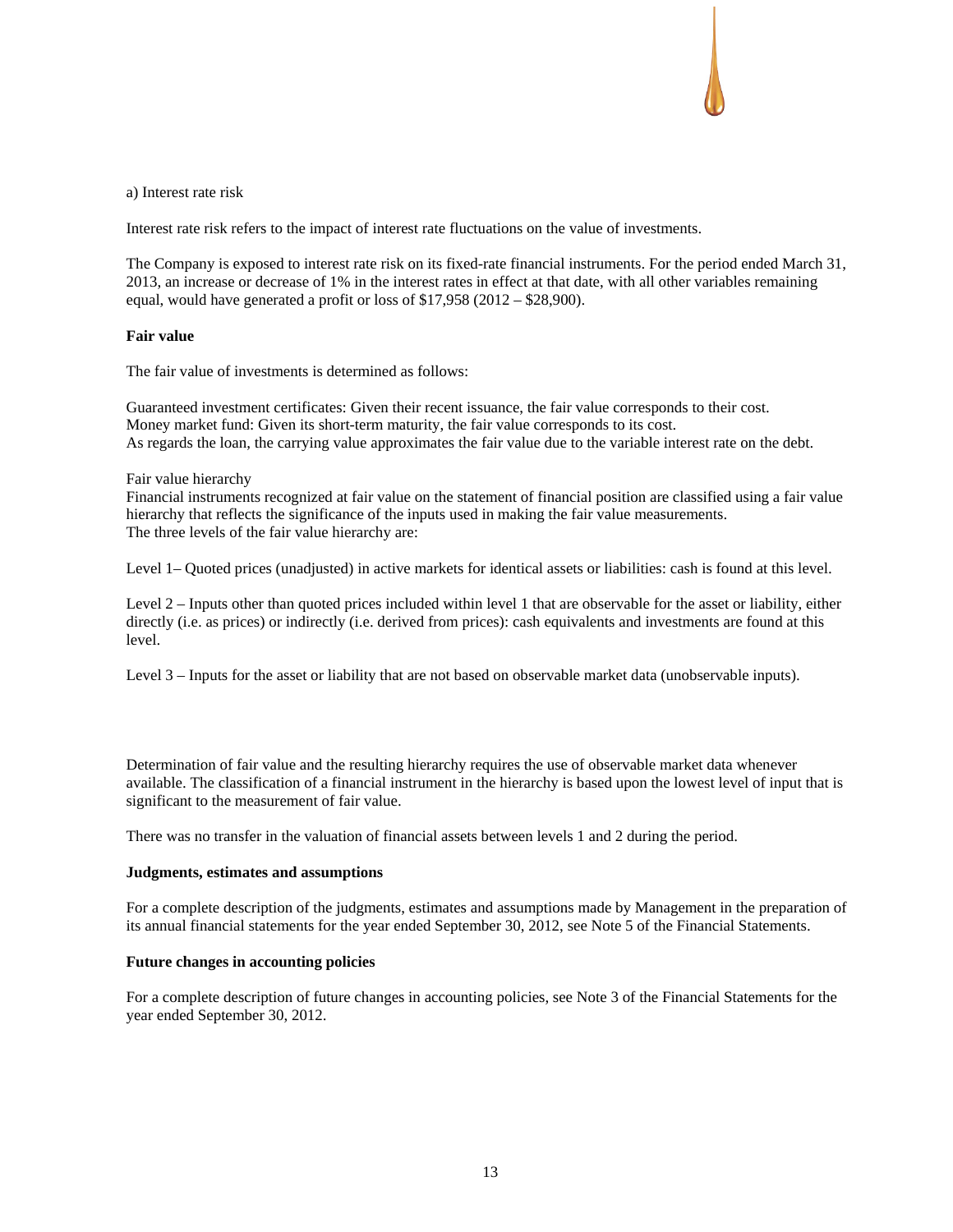## **Significant accounting policies and transition to IFRS**

For a complete description and detailed presentation of the significant accounting policies used by the Company and the transition to IFRS, see Notes 4 and 26 of the Financial Statements for the year ended September 30, 2012.

#### **Capital management**

For a complete description of the Company's capital management policy, see Note 20 of the Financial Statements for the year ended September 30, 2012.

## **Internal controls**

Given that the Company is an emerging issuer, the officers do not have to make any certifications concerning the establishment and maintenance of control, or the disclosure of information and internal controls related to financial reporting as defined in Regulation 52-109.

The issuer's certifying officers are responsible for ensuring that processes are in place to provide them with sufficient knowledge to support the representations in the certificates, more specifically, that the documents filed on SEDAR are reliable. The officers will ensure that once the convergence process is completed, they will still be able to sign their certification.

## **Other information**

#### a) Supplemental documents

Certain supplemental documents, including prior management reports and press releases, are available online at www.sedar.com in the documents section or on Pétrolia's website at www.petroliagaz.com.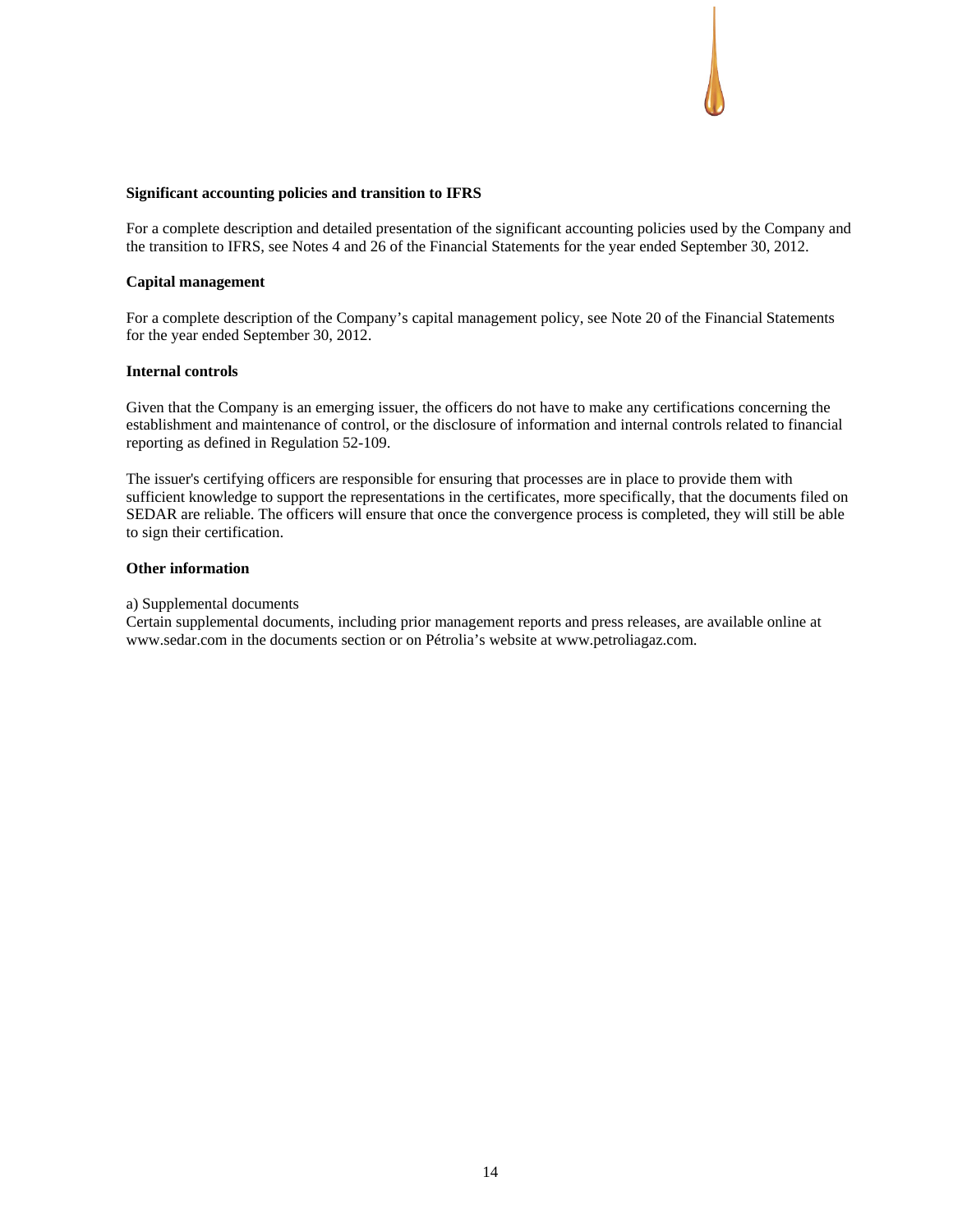# b) Regulation 51-102 Section 5.2

|                                      | Geology                  | Geophy-<br>sics          | <b>Drilling</b> | Analysi<br>s             | Capacit<br><b>v</b> test | <b>General</b><br>expenses | <b>Options</b> | $Com-$<br>pletion        | <b>Site</b><br>main-<br>tenance | <b>Total</b> |
|--------------------------------------|--------------------------|--------------------------|-----------------|--------------------------|--------------------------|----------------------------|----------------|--------------------------|---------------------------------|--------------|
|                                      | \$                       | \$                       | \$              | \$                       | \$                       | \$                         | \$             | \$                       | \$                              | \$           |
| Anticosti                            | 24,293                   | 6,640                    | 1,074,881       | 12,759                   | $\sim$                   | 12,645                     | 21,500         |                          | $\sim$                          | 1,152,718    |
| Gastonguay                           | $\overline{\phantom{0}}$ |                          |                 |                          |                          | $\overline{\phantom{a}}$   | 39             | $\overline{\phantom{0}}$ |                                 | 39           |
| Gaspésia<br>Marcel-Tremblay<br>Edgar | 637                      |                          |                 |                          | $\sim$                   | 3,800                      | 2,618          |                          | $\overline{\phantom{a}}$        | 7,055        |
| Gaspé                                | 13,067                   | 480                      |                 | 5,890                    | $\sim$                   | 65,939                     | 3,406          | 720                      |                                 | 89,502       |
| Bourque                              | 17.070                   | 8,776                    | 9,873,499       | 1,000                    | $\overline{\phantom{0}}$ | 11,761                     | 40,090         |                          | $\sim$                          | 9,952,196    |
| Haldimand                            | 270,472                  | 1,920                    | 2,047,732       | $\overline{\phantom{a}}$ | 51,470                   | 8,587                      | 35,264         | $\overline{\phantom{a}}$ | 42,218                          | 2,457,663    |
| Tar Point                            |                          | $\overline{\phantom{a}}$ |                 |                          | ۰                        | 3,239                      | 8,577          |                          |                                 | 11,816       |
| Dalhousie                            |                          |                          |                 |                          |                          | $\overline{\phantom{a}}$   | 460            |                          |                                 | 460          |
|                                      | 325,539                  | 17,816                   | 12,996,112      | 19,649                   | 51,470                   | 105,971                    | 111,954        | 720                      | 42,218                          | 13,671,449   |

Exploration expenses for the six-month period ended March 31, 2013 are detailed as follows:

Exploration expenses for the six-month period ended March 31, 2012 are detailed as follows:

|                                      | Geology | <b>Geophys</b><br>ics | <b>Drilling</b> | Analysi<br>S             | Capacity<br>test         | <b>General</b><br>expenses | <b>Options</b> | <b>Provisio</b><br>n     | <b>Site</b><br>mainte<br>nance | <b>Total</b> |
|--------------------------------------|---------|-----------------------|-----------------|--------------------------|--------------------------|----------------------------|----------------|--------------------------|--------------------------------|--------------|
|                                      | \$      | \$                    | \$              | \$                       | \$                       | \$                         | \$             | \$                       | \$                             | \$           |
| Anticosti                            | 26,891  | 23,286                | 10,878          | 52,090                   | ۰.                       | 1,600                      | 38,910         | (37,500)                 | $\qquad \qquad \blacksquare$   | 116,155      |
| Gastonguay                           |         |                       |                 |                          |                          |                            | 77             |                          |                                | 77           |
| Gaspésia<br>Marcel-Tremblay<br>Edgar | 8,026   | 12,833                |                 |                          | $\overline{\phantom{a}}$ | 1,010                      | 6,433          |                          |                                | 28,302       |
| Gaspé                                | 31,449  | 28,778                | 4,069           | 1,185                    | 560                      | 34,226                     | 6,108          |                          |                                | 106,375      |
| Bourque                              | 10,214  | 1,854                 | 45,778          | 8,190                    | $\overline{\phantom{a}}$ | 1,645                      | 3,154          |                          |                                | 70,835       |
| Haldimand                            | 374,944 | 75,521                | 105,385         | 3,780                    | 909.306                  | 27,500                     | 62,434         | $\overline{\phantom{a}}$ | 67,377                         | 1,626,247    |
| Tar Point                            | 10,853  |                       |                 | $\overline{\phantom{a}}$ | 291,844                  | 1,456                      | 14,815         | $\overline{\phantom{m}}$ | 4,100                          | 323,068      |
| Dalhousie                            | 2,818   | 804                   | 1,500           |                          | $\overline{\phantom{a}}$ | (287, 954)                 | 1,054          |                          | ۰                              | (281, 778)   |
|                                      | 465,195 | 143,076               | 167,610         | 65,245                   | 1,201,710                | (220, 517)                 | 132,985        | (37,500)                 | 71,477                         | 1,989,281    |